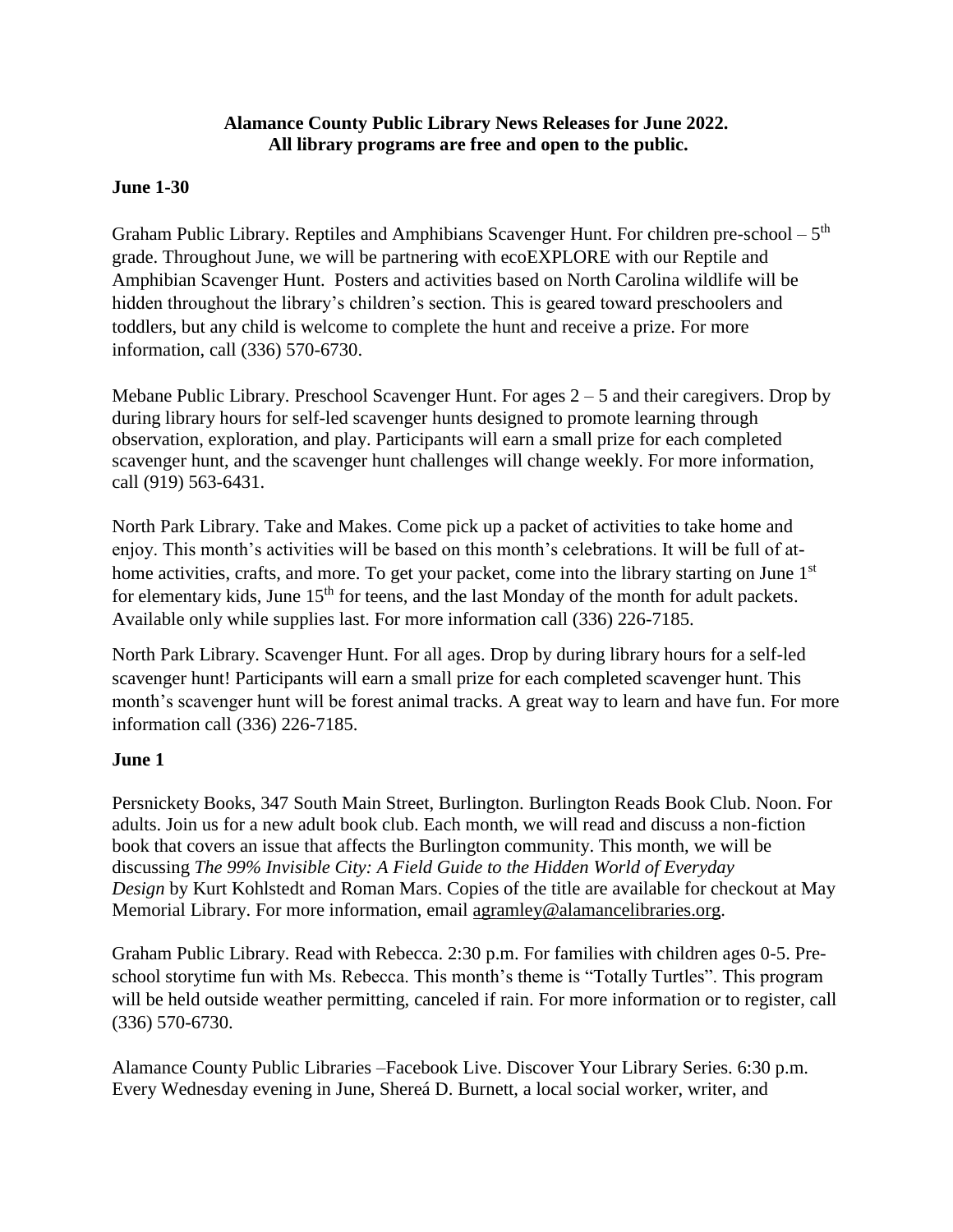advocate, will present an episode in the Discover Your Library Series. This week, she will be presenting "May Memorial Tour + How to Get a Library Card." Join the Facebook Live at this link: [https://www.facebook.com/sherea.denise.](https://www.facebook.com/sherea.denise) For more information, call (336) 229-3588.

# **June 4**

Graham Public Library. Breakfast Book Club. 10:30 a.m. For adults age 16 and up. Join us for a lively discussion of our latest book club selection. Copies of the book are available at the desk for checkout. Light refreshments are provided. For more information, call (336) 570-6730.

# **June 6 – 18**

May Memorial Library. Scavenger Hunt. For ages  $5 - 12$ . Drop by during library hours for a self-led scavenger hunt! Participants will earn a small prize for each completed scavenger hunt, and the scavenger hunt challenges will change every other week. For more information, call (336) 229-3588.

# **June 7**

May Memorial Library. Device Drop-In. 3:00 p.m. Drop-in for help with devices, apps, technology, and library-related questions. No registration required! Staff will be available in the Local History Room. For more information, call (336) 229-3588.

# **June 8**

May Memorial Library. Library Genealogy Club. 2:30 p.m. For adults. All are welcome! This month we are welcoming a special guest. Dr. Carole W. Troxler will be sharing her newly published book, *Sallie Stockard and the Adversities of an Educated Woman of the New South.*  Sallie Stockard (1869-1963) is a notable figure in Alamance County history, she was the first female graduate of the University of North Carolina and published multiple county histories. For more information, call (336) 229-3588 ext. 16130.

Alamance County Public Libraries – Facebook Live. Discover Your Library Series. 6:30 p.m. Every Wednesday evening in June, Shereá D. Burnett, a local social worker, writer, and advocate, will present an episode in the Discover Your Library Series. This week, she will be presenting "All About North Park." Join the Facebook Live at this link: [https://www.facebook.com/sherea.denise.](https://www.facebook.com/sherea.denise) For more information, call (336) 229-3588.

## **June 9**

Graham Public Library. Leaf Jewelry and Tree Identification. 6:30 p.m. For adults age 16 and up. Learn easy ways to identify various species of trees, then show off your love of nature by creating a wonderful piece of jewelry using leaves. Registration is required and space is limited. To register or for more information, call (336) 570-6730.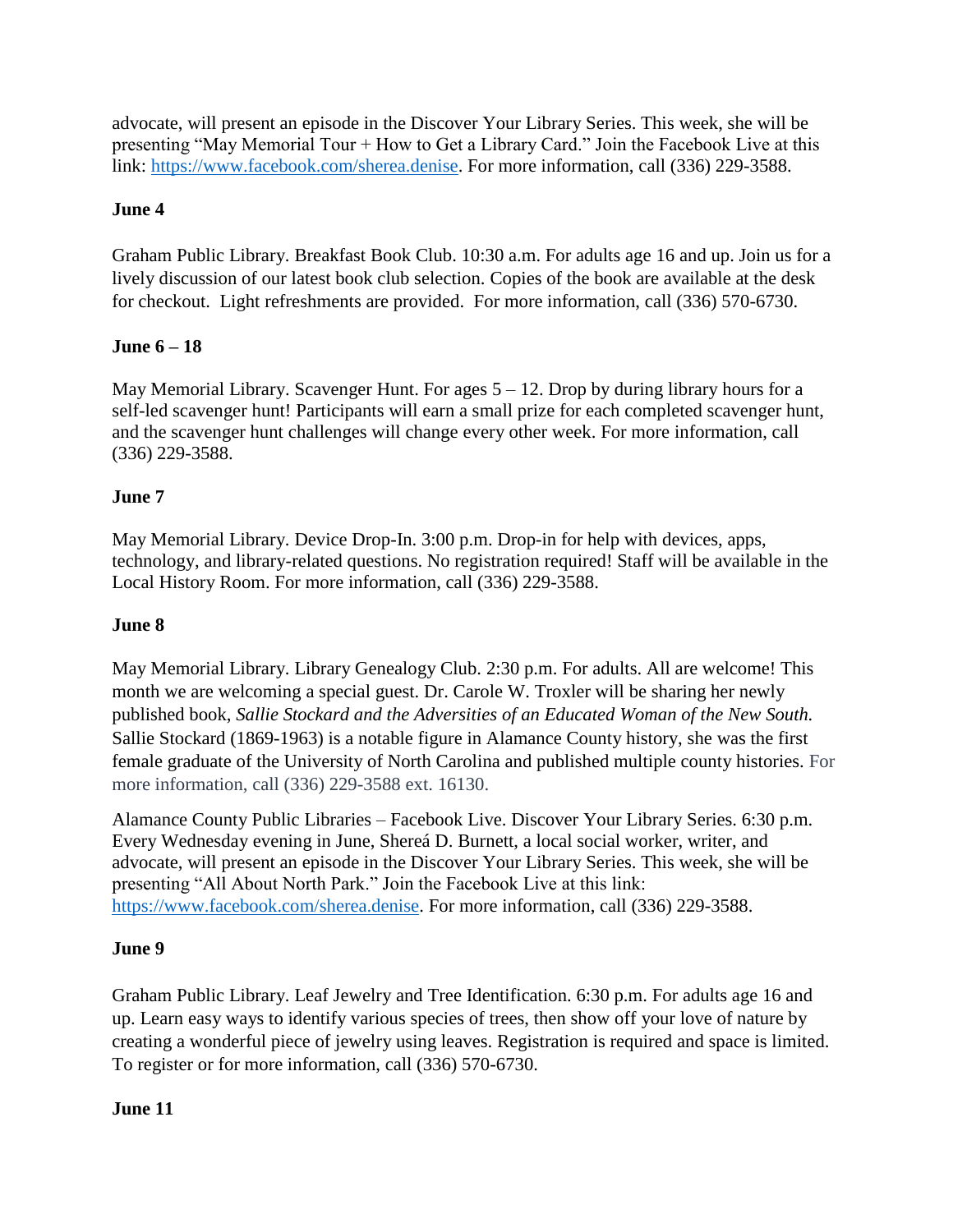May Memorial Library. Family Make  $&$  Takes. All Day. Ages  $5 - 12$ . Looking for a fun activity? Check out our Make and Takes! Drop by during library hours and make a craft, then take it home and show it off! We'll be making camping lanterns! For more information, call (336) 229-3588.

Alamance County Public Libraries – Guilford Mackintosh Park. Grow Wild: A Summer Hiking Series for Families! 9:00 a.m. For families. Through the summer, on the second Saturday of the month, Alamance County Public Libraries, partnered with the Burlington Recreation & Parks Department, will be providing an interactive, outdoor program. Participants will learn about the great outdoors, make crafts, and enjoy a 30-minute stroll around a different park each month! Registration is required. For more information and to register, call (336) 229-3588.

## **June 13**

May Memorial Library. Lunch Bunch Book Club. 12:00 p.m. For adults. All are welcome! This month, our book club will be discussing *The Vanishing Half* by Brit Bennett. Copies are available for pick up at May Memorial Library. For more information, call (336) 229-3588.

Graham Public Library. "I Spy" Binoculars. 4:00 p.m. For children in K-2<sup>nd</sup> grade. Create and decorate a fun pair of binoculars you can take on a nature walk to spot wildlife, insects, and plants. Registration is required, and space is limited. To register or for more information, call (336) 570-6730.

May Memorial Library. Summer Reading Kick-Off Sasquatch Party!  $4:00$  p.m.  $K - 5<sup>th</sup>$  Graders. We're celebrating America's most notorious mythical monster: Sasquatch! We'll be going on a Big Foot hunt, makeing a Big Foot habitat, playing some Sasquatch-sized yard games, and more! For more information, call (336) 229-3588.

Mebane Public Library. Teen Advisory Group (T.A.G.) Meeting. 5:00 p.m. For rising 6th – 12th graders. Hang out on the library lawn and make nature-themed resin keepsakes! Supplies are limited and registration is required. To register or for more information, email treese@alamancelibraries.org or call (919) 563-6431.

## **June 14**

May Memorial Library. Family Storytime. 10:30 a.m. For children ages  $0 - 5$  years old and their caregivers. Join us for a 30-minute interactive program filled with stories, songs, and activities that encourage early learning and literacy. This week's theme is "Moon & Stars!" For more information, call (336) 229-3588.

Mebane Public Library. Outdoor Yoga Storytime. 10:30 a.m. For ages 2 – 5 and their caregivers. Breathe and bend with stories, rhymes, and songs on the library's front lawn! Please bring a towel or mat with you and wear comfortable clothing for the program. Registration is required and space is limited. To register or for more information, email Amy at [asegposyan@alamancelibraries.org](mailto:asegposyan@alamancelibraries.org) or call (919) 563-6431.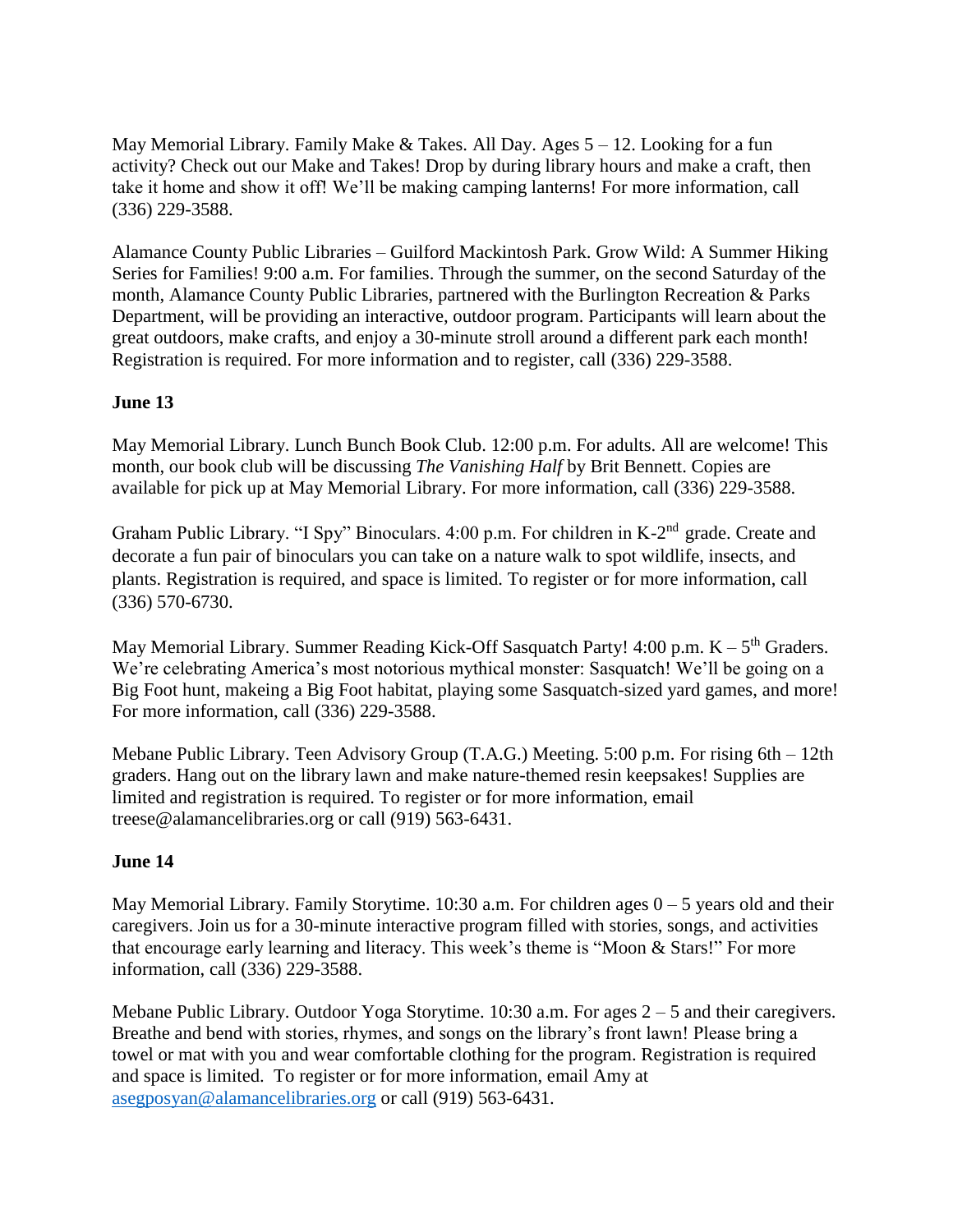May Memorial Library. Device Drop-In. 3:00 p.m. Drop-in for help with devices, apps, technology, and library-related questions. No registration required! Staff will be available in the Local History Room. For more information, call (336) 229-3588.

Alamance County Public Libraries – Zoom. LEGO® Buddies Book Club. 4:00 – 6:00 p.m. For rising K – 5th graders. Love LEGO®? Love stories? Become a LEGO® Buddy by joining this interactive book & building club for elementary school kids! This summer, Ms. Samantha will share a surprise nature-themed story and a building challenge over Zoom, then participants will have time to build their LEGO® creations off-screen. In a second Zoom meeting, participants can share their creations with the group! To register for the program or for more information, email [shunter@alamancelibraries.org.](mailto:shunter@alamancelibraries.org)

Graham Public Library. Cardinal Ornaments. 4:00 p.m. For children in  $3<sup>rd</sup> - 5<sup>th</sup>$  grade. Soar with North Carolina's state bird, the cardinal. We'll be making cardinal ornaments to take home, and maybe we'll see some real cardinals too! Registration is required, and space is limited. To register or for more information, call (336) 570-6730.

# **June 15**

Graham Public Library. Creativity Lab – Clothespin Planters. Noon. For adults age 16 and up. Create a clever planter for herbs or small plants with everyday household items. All materials will be provided. Registration is required, and space is limited. To register or for more information, call (336) 570-6730.

Mebane Historical Museum, 209 W. Jackson St., Mebane. Noonday Book Club. 12 p.m. For adults. All are welcome. This month, our book club will be discussing *The Alice Network* by Kate Quinn. Copies are available for pick up at the Mebane Public Library. For more information, call (919) 563-6431.

Alamance County Public Libraries – Zoom. Awesome Readers. 4:30 p.m. For 3rd – 5th graders. Calling all 3rd, 4th, and 5th graders! This is a virtual book club just for you! Each month we will meet over Zoom to talk about a selected book and do activities based on that book. This month's selection is *My Side of the Mountain* by Jean Craighead George. To register for the program or for more information, email [asegposyan@alamancelibraries.org](mailto:asegposyan@alamancelibraries.org) or call (919) 563-6431.

Alamance County Public Libraries – Facebook Live. Discover Your Library Series. 6:30 p.m. Every Wednesday evening in June, Shereá D. Burnett, s local social worker, writer, and advocate, will present an episode in the Discover Your Library Series. This week, she will be presenting "ACPL Mobile Library." Join the Facebook Live at this link: [https://www.facebook.com/sherea.denise.](https://www.facebook.com/sherea.denise) For more information, call (336) 229-3588.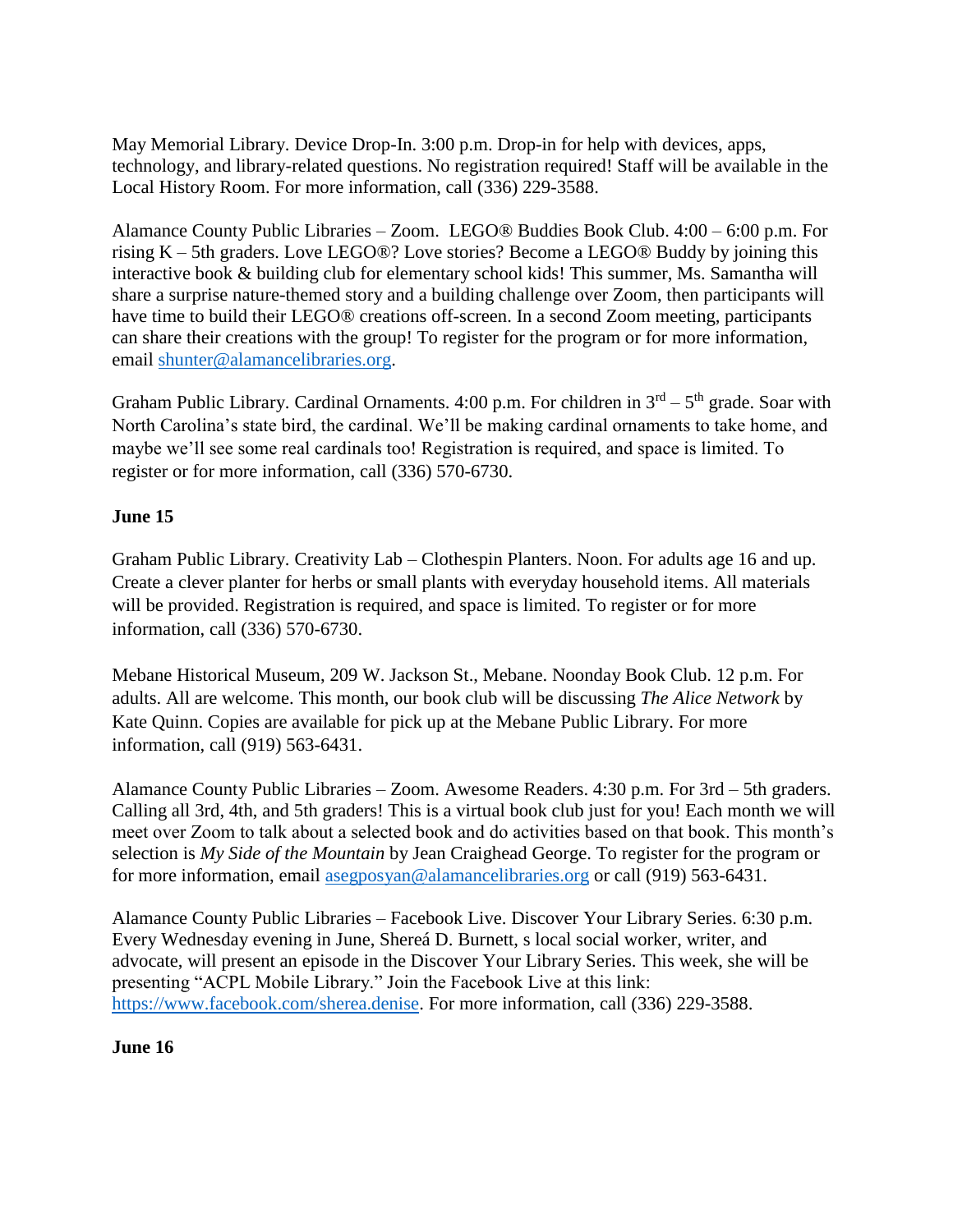Mebane Public Library. Outdoor Baby and Toddler Storytime. 10:30 a.m. For children from birth to 2 and their caregivers. Join us for stories, songs, and activities that encourage early learning and literacy! Space is limited and registration is required. To register or for more information, email [shunter@alamancelibraries.org](mailto:shunter@alamancelibraries.org) or call (919) 563-6431.

Graham Public Library. Books Over Coffee. Noon. For adults 16 and up. Take a break from your busy day and enjoy a leisurely chat with fellow book lovers. It's a great way to learn about new authors and hear what's new, what's good, and what's not. Bring a book you have recently read and join us on the third Thursday of each month at noon. Coffee and light refreshments are provided. For more information, call (336) 570-6730.

May Memorial Library. The Page Turners' Book Club.  $4:30$  p.m. For K – 2nd graders. Calling all Kindergarten, 1st, and 2nd graders! This is a book club just for you. Each month we will read a book together and then do activities based on that book. This month's selection is *Cece Loves Science and Adventure* by Kimberly Derting. For more information, call (336) 229-3588.

## **June 17**

North Park Library. Juneteenth. 5:30 – 7:00 p.m. Come out to enjoy our Freedom Day celebration at North Park. This FREE community event will feature food, music, games, and more! Multiple community groups will be out to join the fun and to showcase their resources including the library! This event will be held under the Farmer's Market shelter. For more information please call (336) 226-7185.

## **June 18**

North Park Library. World Refugee Day. 11:00 a.m. – 1:00 p.m. With the state of world news today, North Park Library would like to offer a hands-on program about the struggles that someone from a country like Ukraine would have to endure to get to safety far from home. This event will be family-friendly and may help families communicate about what is seen on TV. Please join us for this impactful event. For more information please call (336) 226-7185.

## **June 20 – 25**

Mebane Public Library. Teen Take and Make Kits. For rising 6th – 12th graders. Check out our monthly Take and Make Kits for teens and tweens for a fun project you can do at home! Kits are available on a first-come, first-served basis while supplies last. For more information, call (919) 563-6431.

## **June 20 - July 2**

May Memorial Library. Scavenger Hunt. For ages  $5 - 12$ . Drop by during library hours for a self-led scavenger hunt! Participants will earn a small prize for each completed scavenger hunt, and the scavenger hunt challenges will change every other week. For more information, call (336) 229-3588.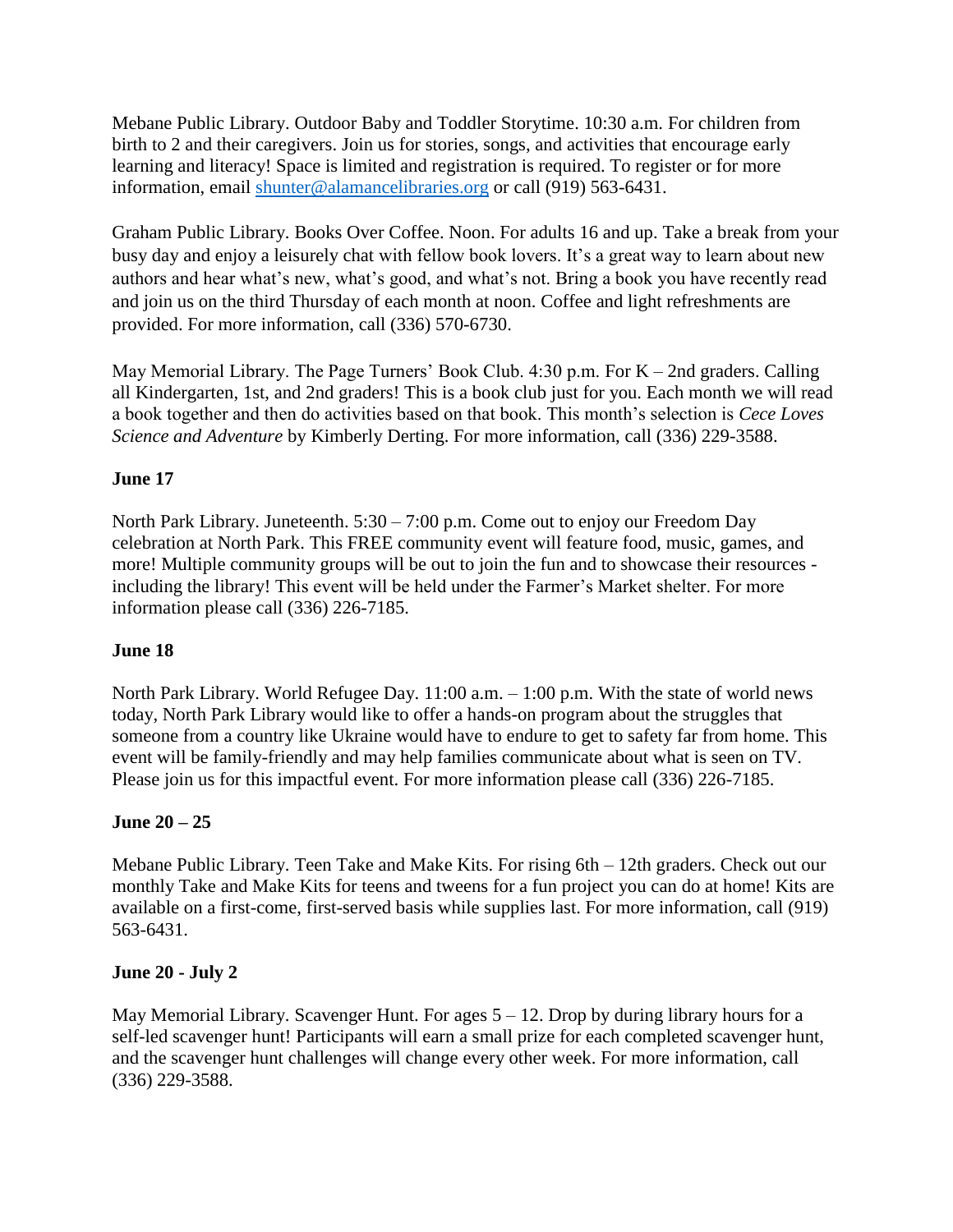#### **June 20**

May Memorial Library. Nature Art & Play. 4:00 p.m. For  $K - 5<sup>th</sup>$  graders. Learn all the fun, unique things you can do with nature! We'll be making art, completing challenges, and playing with nature! For more information, call (336) 229-3588.

Graham Public Library. Outdoor Suncatchers. 4:00 p.m. For children in 3rd-5th grade. Create a beautiful suncatcher with found natural items from around the grounds outside the library. When you are done gathering your items, bring them inside to incorporate them into a suncatcher to take home. Registration is required, and space is limited. To register or for more information, call (336) 570-6730.

#### **June 21**

Mebane Public Library. Outdoor Preschool Storytime. 10:30 a.m. For children ages 3 – 5 years old and their caregivers. Join us for stories, songs, and activities that encourage early learning and literacy! Space is limited and registration is required. To register for the program or for more information, call (919) 563-6431.

May Memorial Library. Fairy Garden Workshop. Noon. For adults. Add some whimsy to your house or backyard with a fairy garden. Make your own at the library. All supplies will be provided and registration is required. For more information, call (336) 229-3588 or email [agramley@alamancelibraries.org](mailto:agramley@alamancelibraries.org)

May Memorial Library. Family Storytime. 1:00 p.m. For children ages  $0-5$  years old and their caregivers. Join us for a 30-minute interactive program filled with stories, songs, and activities that encourage early learning and literacy. This week's theme is "Dinosaurs." For more information, call (336) 229-3588.

May Memorial Library. Device Drop-In. 3:00 p.m. Drop-in for help with devices, apps, technology, and library-related questions. No registration required! Staff will be available in the Local History Room. For more information, call (336) 229-3588.

Graham Public Library. Outdoor Suncatchers. 4:00 p.m. For children in 3<sup>rd</sup>-5<sup>th</sup> grade. Create a beautiful suncatcher with found natural items from around the grounds outside the library. When you are done gathering your items, bring them inside to incorporate them into a suncatcher to take home. Registration is required, and space is limited. To register or for more information, call (336) 570-6730.

May Memorial Library. Act Out! A Reader's Theatre Book Club.  $4:30$  p.m. For  $6<sup>th</sup> - 8<sup>th</sup>$  graders. Calling all tweens and teens! Come join in the fun as we play drama games and read exciting scripts. For more information, call (336) 229-3588.

May Memorial Library: Fairy Garden Workshop. 6:00 p.m. For adults. Add some whimsy to your house or backyard with a fairy garden. Make your own at the library. All supplies will be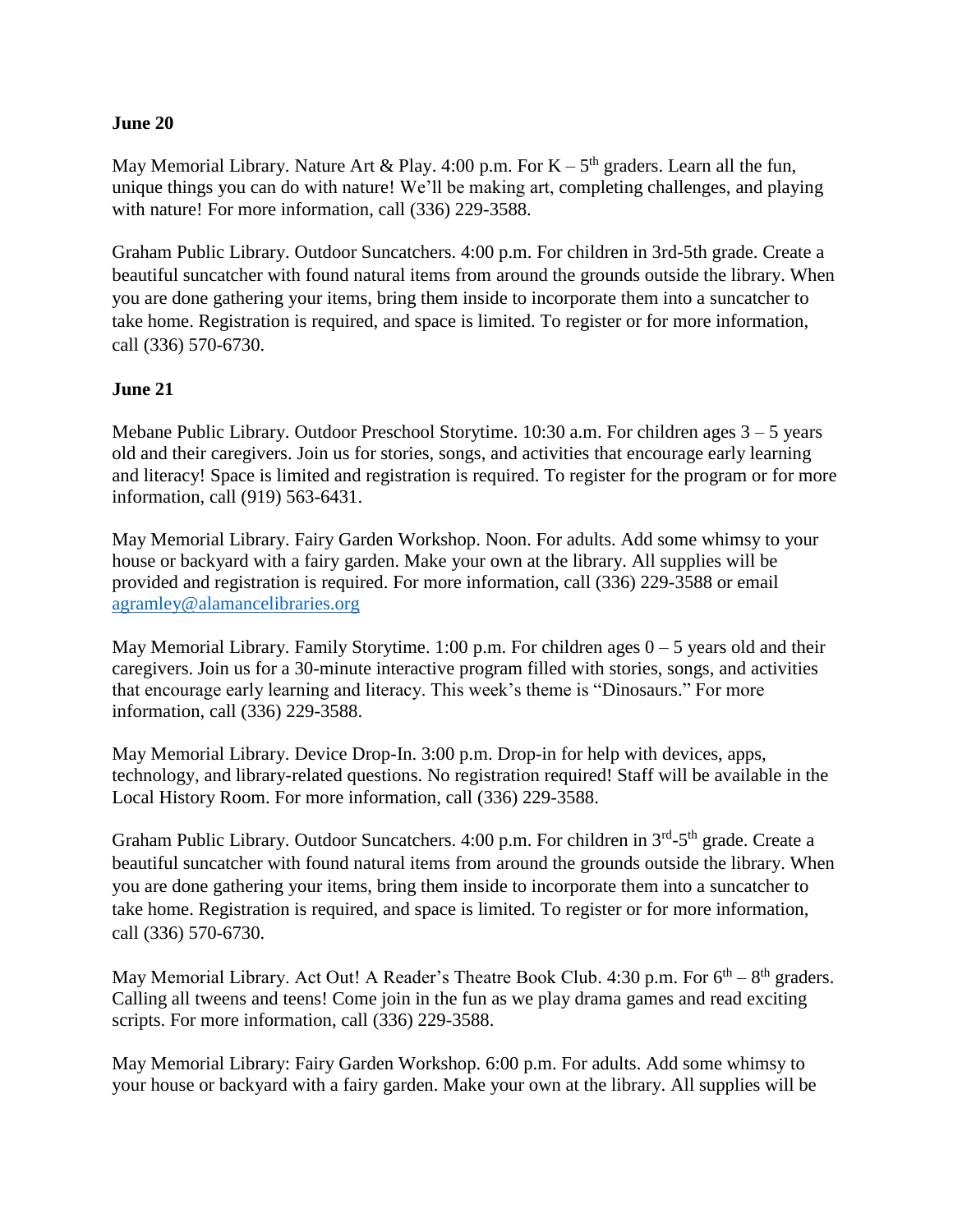provided and registration is required. For more information, call (336) 229-3588 or email [agramley@alamancelibraries.org](mailto:agramley@alamancelibraries.org)

#### **June 22**

Mebane Public Library. Campout Crafting.  $4:30$  p.m. For rising  $K - 5<sup>th</sup>$  graders and their caregivers. Celebrate the great outdoors with crafting on the library lawn! All supplies will be provided, but blankets, towels, or camping chairs are recommended for seating in the lawn space. Small pop-up tents are welcome! Registration is required, and in the event of rain, registrants can pick up a "Rainy Day" kit to take home. To reserve your spot, or for more information, email treese@alamancelibraries.org or call (919) 563-6431.

Alamance County Public Libraries – Facebook Live. Discover Your Library Series. 6:30 p.m. Every Wednesday evening in June, Shereá D. Burnett, a local social worker, writer, and advocate, will present an episode in the Discover Your Library Series. This week, she will be presenting "Library Resources for Marginalized Communities." Join the Facebook Live at this link: [https://www.facebook.com/sherea.denise.](https://www.facebook.com/sherea.denise) For more information, call (336) 229-3588.

#### **June 23**

North Park Library. Storytime in the Park.10:30 a.m. For elementary-age children and their caregivers. Join us for a one-hour program of stories, songs, and hands-on activities that encourage early learning and literacy. We will meet at the Farmer's Market shelter. If raining it will take place in the library. This month's theme is "Where the Wild Things Are!" For more information please call (336) 226-7185.

Graham Public Library. Eclectic Coloring. 3:30 – 5:00 p.m. Ages 10 and up. Bring your friends for an afternoon of coloring and listening to music. Coloring sheets pulled from a variety of sources are provided or you are welcome to bring your own project. Colored pencils, markers, and crayons will be provided. Registration is required as space is limited. To register or for more information, call (336) 570-6730.

May Memorial Library. DIY Cooking in a Coffee Pot. 4:00 p.m. For  $6<sup>th</sup> - 12<sup>th</sup>$  graders. Tweens and teens will learn how to make pancakes, grilled cheese, and hot chocolate in a coffee pot and share their favorite meals and recipes. For more information, call (336) 229-3588.

## **June 25**

May Memorial Library. Family Make  $&$  Takes. All Day. Ages  $5 - 12$ . Looking for a fun activity? Check out our Make and Takes! Drop by during library hours and make a craft, then take it home and show it off! We'll be making butterfly suncatchers! For more information, call (336) 229-3588.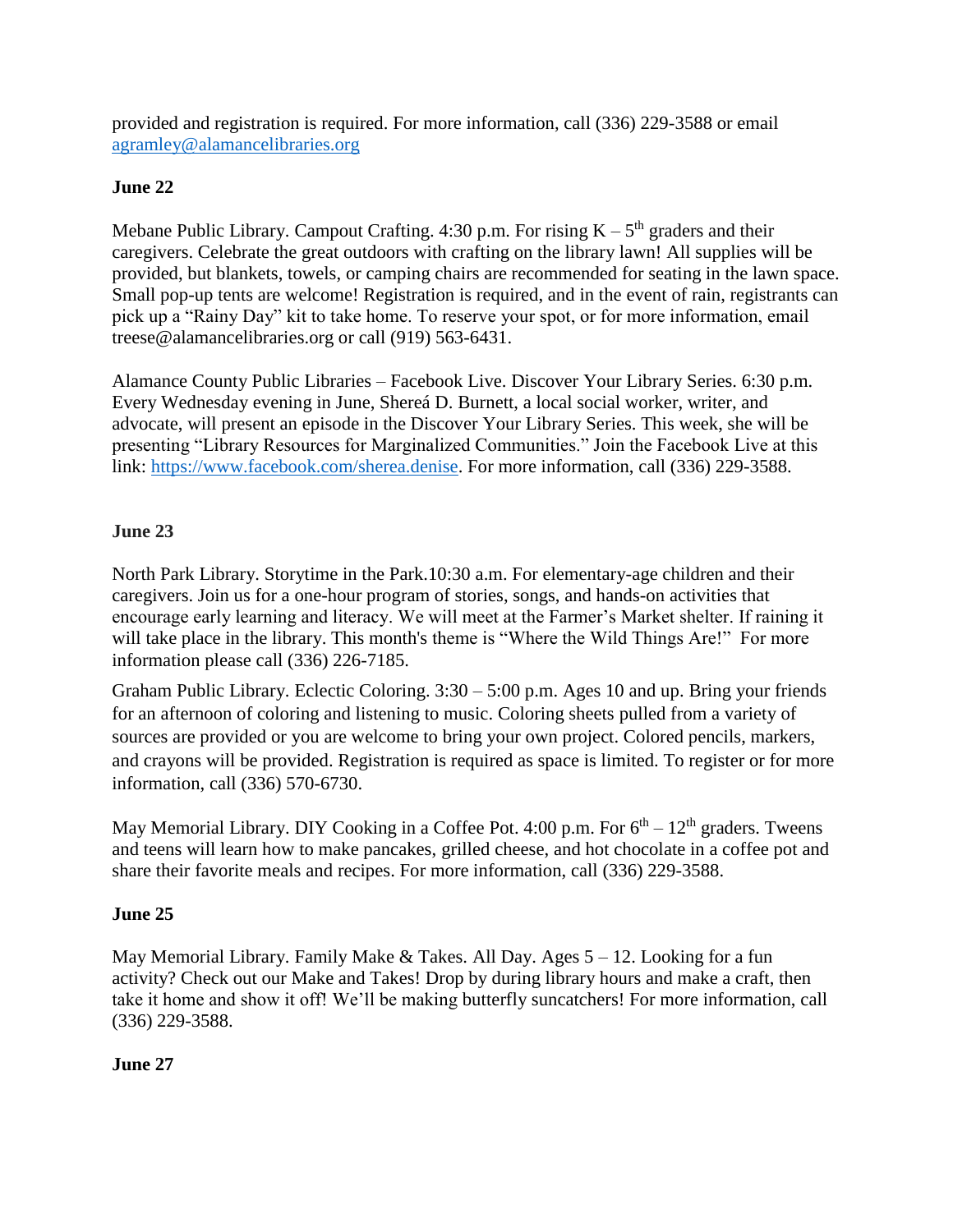May Memorial Library. A Day on the River. 4:00 p.m. For  $K - 5<sup>th</sup>$  graders. Danica Heflin, Environment Programs Coordinator from the Piedmont Triad Regional Council, presents "A Day on the River!" We will learn about plants and animals native to NC, and make stationary with stamps that are a mix of trees, flowers, etc. For more information, call (336) 229-3588.

Graham Public Library. Dragon Readers Book Group – Dine with Dinosaurs Event. 4:00 p.m. For families with children in K-2<sup>nd</sup> grade. Join us for a dino-riffic tea party outside on the lawn. Bring a blanket or beach towel and settle in for an hour of books, games, and 'dino chow'. This event will be held outside weather permitting, canceled if rain. For more information, call (336) 570-6730.

Alamance County Public Libraries – Zoom. AniMebane Anime and Gaming Meetup. 5:00 p.m. For rising 6th – 12th graders. Watch anime episodes, try popular Asian market snacks, and craft with friends—all over Zoom! To receive a craft and snack pack, participants must register by June 23rd. To register for the program or for more information, email [treese@alamancelibraries.org](mailto:treese@alamancelibraries.org) or call (919) 563-6431.

Graham Public Library. Novels@Nite Book Group. 6:30 p.m. For adults 16 and up. Join us on the fourth Monday of each month as we read and discuss books from various genres. Copies of the book are available for checkout. For more information, call (336) 570-6730.

## **June 28**

May Memorial Library. Family Storytime. 10:30 a.m. For children ages  $0 - 5$  years old and their caregivers. Join us for a 30-minute interactive program filled with stories, songs, and activities that encourage early learning and literacy. This week's theme is "Camping." For more information, call (336) 229-3588.

Mebane Public Library. Move to the Music. 10:30 a.m. For children ages 2-5 and their caregivers. Gather on the library's lawn for a morning of dancing and music-making! Children will have an opportunity to move creatively, play instruments, and explore music through active play. Please bring a towel or blanket with you and wear comfortable clothing for the program. Registration is required, and space is limited. To register or for more information, email Tampa at [treese@alamancelibraries.org](mailto:treese@alamancelibraries.org) or call (919) 563-6431.

May Memorial Library. Device Drop-In. 3:00 p.m. Drop-in for help with devices, apps, technology, and library-related questions. No registration required! Staff will be available in the Local History Room. For more information, call (336) 229-3588.

Graham Public Library. Bend a Bubble Wand. 4:00 p.m. For children in 3<sup>rd</sup>-5<sup>th</sup> grade. Using chemistry and creativity, we will blow soap bubbles in a variety of shapes from flowers to fish! Registration is required and space is limited. To register or for more information, call (336) 570- 6730.